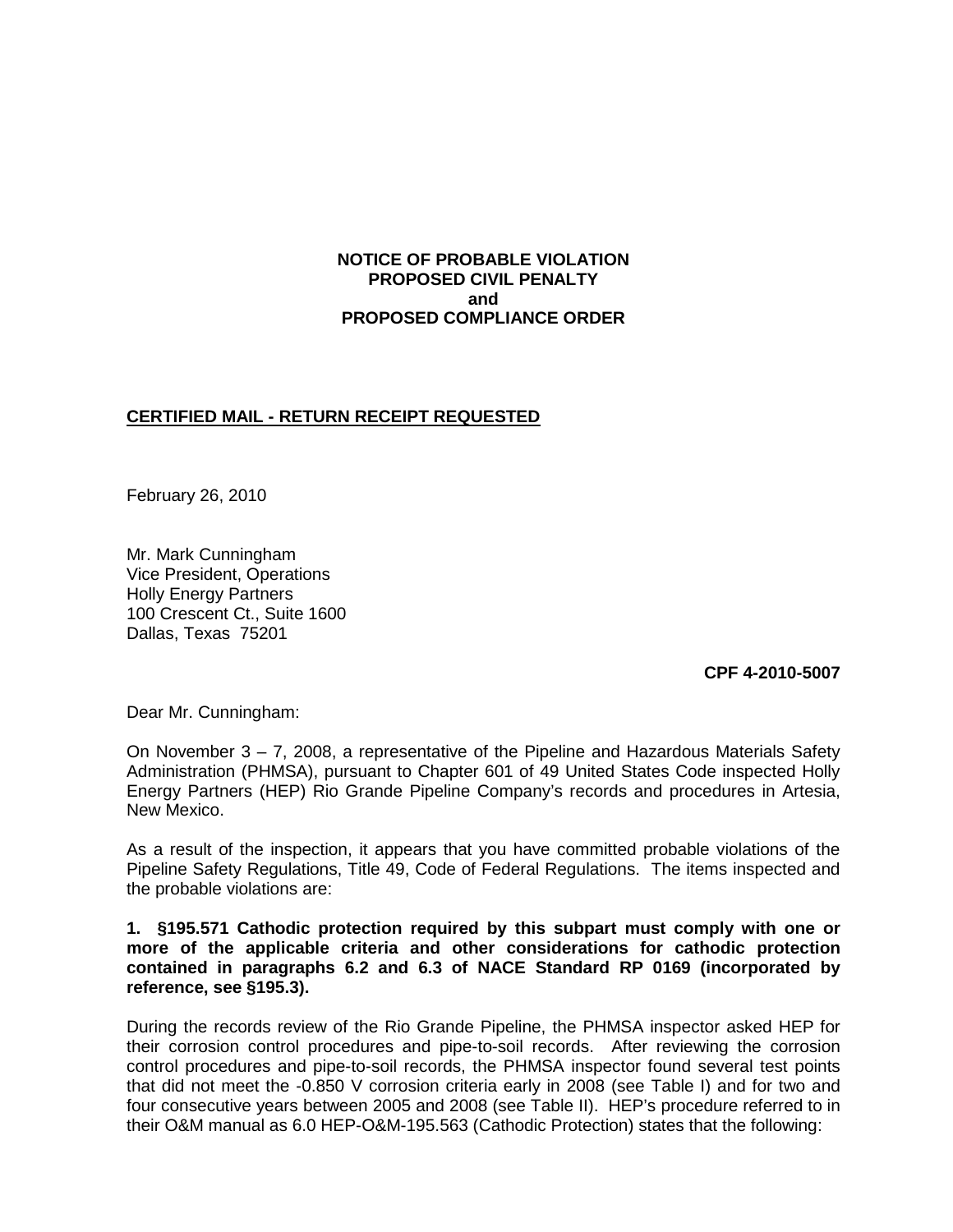"Sufficient current must flow from soil to pipe to maintain a constant voltage difference at the soil-metal interface of 0.25 volt (approximately -0.85 volt between pipe and copper sulfate electrode in contact with soil) or more."

HEP failed to demonstrate adequate cathodic protection levels were maintained for the locations identified in Tables I and II below by failing to meet the criteria specified in their corrosion control procedures.

# **Table I**

| <b>Relative</b><br><b>Milepost</b> | Location<br><b>Description</b>   | <b>Pipe-to-Soil</b><br>Reading (V)<br>2005 | <b>Pipe-to-Soil</b><br>Reading (V)<br>2006 | <b>Pipe-to-Soil</b><br>Reading (V)<br>2007 | <b>Pipe-to-Soil</b><br>Reading (V)<br>2008 |
|------------------------------------|----------------------------------|--------------------------------------------|--------------------------------------------|--------------------------------------------|--------------------------------------------|
| 114.800                            | <b>Test Lead</b><br>Marker #172  | $-0.894$                                   | $-0.970$                                   | $-1.202$                                   | - 0.770                                    |
| 121.600                            | Booster Sta.<br>& Block Valve    | $-0.850$                                   | $-0.900$                                   | $-0.895$                                   | $-0.707$                                   |
| 121.900                            | Kinder<br>Morgan 20"<br>Crossing | $-1.130$                                   | $-0.913$                                   | $-0.891$                                   | $-0.751$                                   |

#### **850 mV Criteria - 2008 Low Pipe-to-Soil Data**

**2. §195.573(e) Corrective action. You must correct any identified deficiency in corrosion control as required by §195.401(b). However, if the deficiency involves a pipeline in an integrity management program under §195.452, you must correct the deficiency as required by §195.452(h).**

During the records review of the Rio Grande Pipeline, the PHMSA inspector asked HEP for their corrosion control procedures and pipe-to-soil records. After reviewing the pipe-to-soil records, the PHMSA inspector found several test points that did not meet the -0.850 V corrosion criteria for two and four consecutive years (see Table II). Pipelines having inadequate test readings for two consecutive years or more of annual survey data cannot provide adequate levels of cathodic protection. The operator should have the evaluations and decisions made and action started within a few months (proportionately less where required monitoring is less than a year), and correction completed by the next scheduled monitoring. Additionally, HEP's corrosion control procedures do not contain language that specifying the timing of corrective actions or the definition of "prompt action" or "reasonable time" as it pertains to the correction of pipe to soil readings that fail to meet the minimum criteria.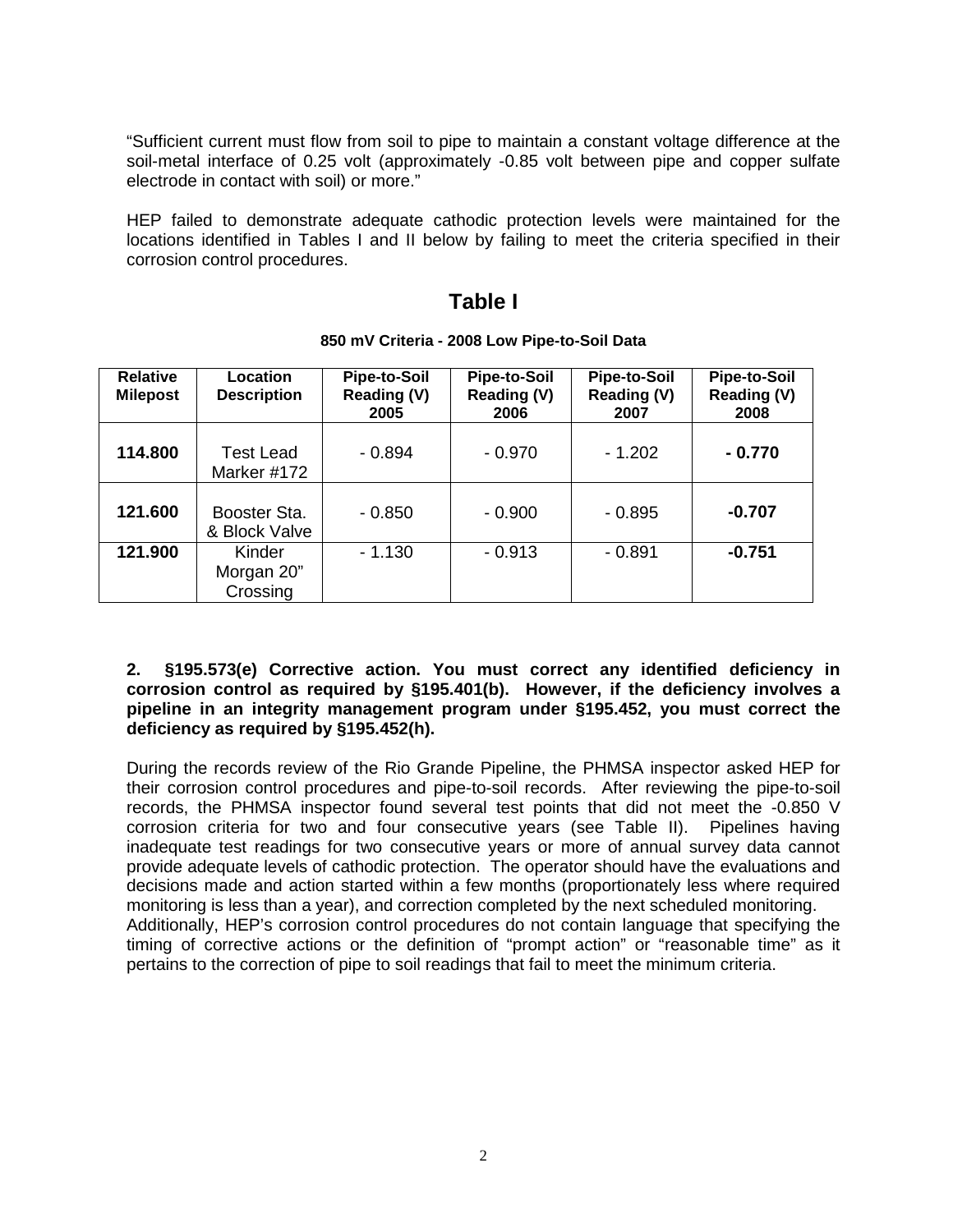# **Table II**

#### **850 mV Criteria - Consecutive Low Pipe-to-Soil Data**

| <b>Relative</b> | Location                                        | <b>Pipe-to-Soil</b> | <b>Pipe-to-Soil</b> | <b>Pipe-to-Soil</b> | <b>Pipe-to-Soil</b>        |
|-----------------|-------------------------------------------------|---------------------|---------------------|---------------------|----------------------------|
| <b>Milepost</b> | <b>Description</b>                              | Reading (V)<br>2005 | Reading (V)<br>2006 | Reading (V)<br>2007 | <b>Reading (V)</b><br>2008 |
| 75.300          | <b>Test Lead</b><br>Marker #132                 | $-0.622$            | $-0.594$            | $-0.771$            | $-0.667$                   |
| 96.000          | <b>Test Lead</b><br>Marker #153                 | N/R                 | N/R                 | $-0.844$            | $-0.683$                   |
| 96.400          | <b>Test Lead</b>                                | N/R                 | N/R                 | $-0.661$            | $-0.506$                   |
| 96.500          | <b>Test Lead</b>                                | N/R                 | $-0.827$            | $-0.620$            | $-0.550$                   |
| 97.000          | <b>Test Lead</b><br>Marker #154<br><b>KM#60</b> | N/R                 | N/R                 | $-0.670$            | $-0.515$                   |
| 100.000         | <b>Test Lead</b><br>Marker #157<br>KM#57        | $-0.712$            | $-0.735$            | $-0.724$            | $-0.640$                   |
| 103.000         | Test Lead<br>Marker #160                        | $-0.754$            | $-0.719$            | N/R                 | N/R                        |
| 107.900         | <b>Test Lead</b><br>Marker #165                 | $-0.773$            | $-0.815$            | $-0.700$            | $-0.704$                   |
| 112.900         | <b>Test Lead</b><br>Marker #170                 | $-0.638$            | $-0.844$            | $-0.798$            | $-0.552$                   |
| 113.800         | <b>Test Lead</b><br>Marker #171<br>KM#43        | $-0.680$            | $-0.800$            | $-0.832$            | $-0.494$                   |

**N/R** - Not Relevant to establish the non-compliance.

# Proposed Civil Penalty

Under 49 United States Code, § 60122, you are subject to a civil penalty not to exceed \$100,000 for each violation for each day the violation persists up to a maximum of \$1,000,000 for any related series of violations. The Compliance Officer has reviewed the circumstances and supporting documentation involved in the above probable violations and has recommended that you be preliminarily assessed a civil penalty of \$45,000 as follows:

| Item number | <b>PENALTY</b> |  |  |
|-------------|----------------|--|--|
|             | \$22,500       |  |  |
| ン           | \$22,500       |  |  |

# Proposed Compliance Order

With respect to items 1 and 2 pursuant to 49 United States Code § 60118, the Pipeline and Hazardous Materials Safety Administration proposes to issue a Compliance Order to Holly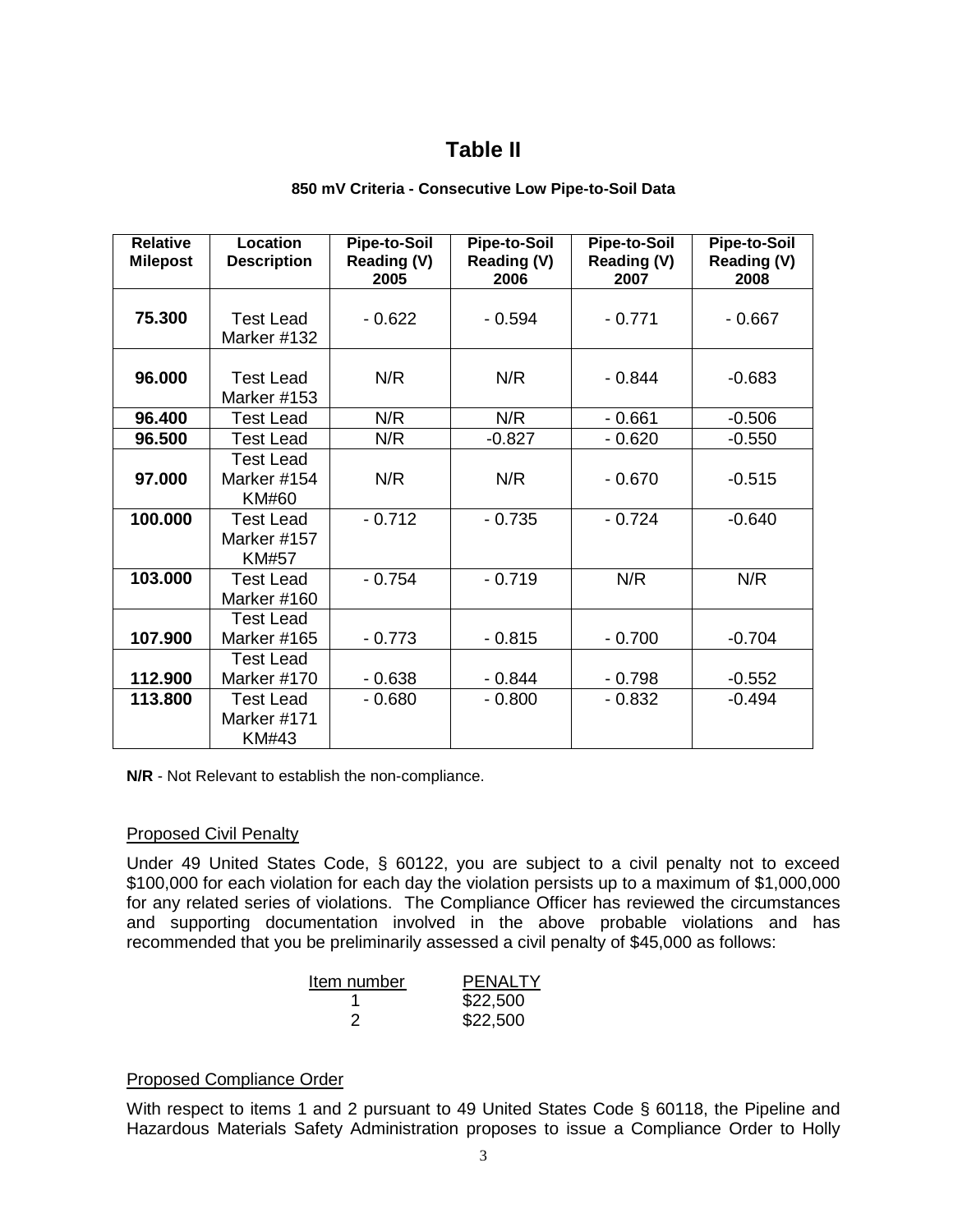Energy Partners. Please refer to the *Proposed Compliance Order*, which is enclosed and made a part of this Notice.

#### Response to this Notice

Enclosed as part of this Notice is a document entitled Response Options for Pipeline Operators in Compliance Proceedings. Please refer to this document and note the response options. Be advised that all material you submit in response to this enforcement action is subject to being made publicly available. If you believe that any portion of your responsive material qualifies for confidential treatment under 5 U.S.C. 552(b), along with the complete original document you must provide a second copy of the document with the portions you believe qualify for confidential treatment redacted and an explanation of why you believe the redacted information qualifies for confidential treatment under 5 U.S.C. 552(b). If you do not respond within 30 days of receipt of this Notice, this constitutes a waiver of your right to contest the allegations in this Notice and authorizes the Associate Administrator for Pipeline Safety to find facts as alleged in this Notice without further notice to you and to issue a Final Order.

In your correspondence on this matter, please refer to **CPF 4-2010-5007** and for each document you submit, please provide a copy in electronic format whenever possible

Sincerely,

R. M. Seeley Director, Southwest Region Pipeline and Hazardous Materials Safety Administration

Enclosures:*Proposed Compliance Order Response Options for Pipeline Operators in Compliance Proceedings*